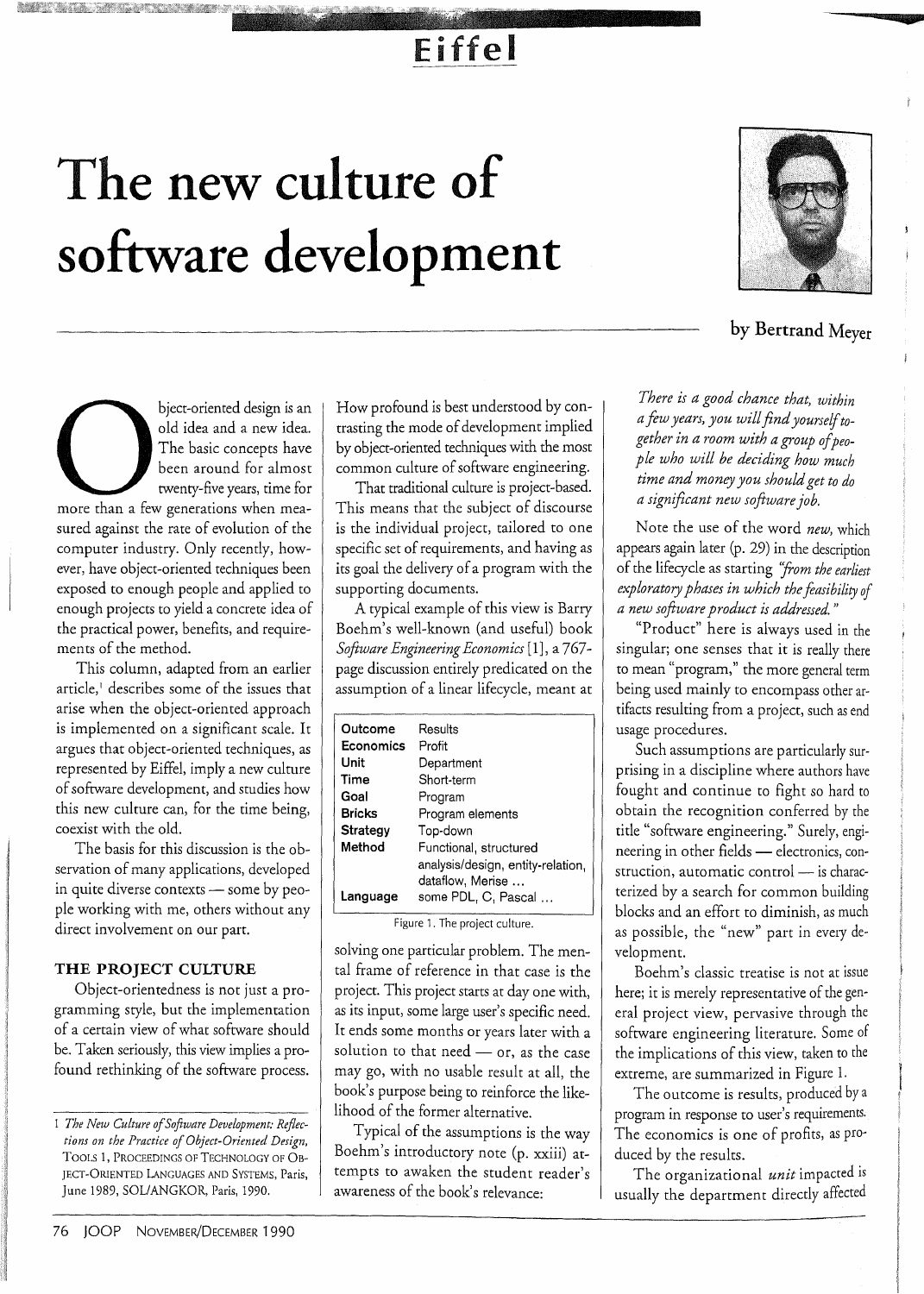by the project. The *time* frame is as short as it will take to produce the required solution. The *goal* is a program, or a few programs. The *bricks* of which this program is made are program elements: modules built for the occasion.

-

The *strategy,* as recommended in most textbooks and procurement policies, is topdown: start from the specific problem requirements and decompose. The *method*  that follows naturally is based on analysis of the functions and data flow. The *languages*  used for analysis, design, and implementation are any of the classical languages.

A corollary of the project culture is a highly sequential lifecycle model. The waterfall model, although somewhat of a caricature, still serves as a theoretical reference for many organizations. One of its many variants is shown in Figure 2.

#### **THE COMPONENT CULTURE**

*The* culture implicit in object-oriented design is quite different. It may be called the component culture: the subject of discourse is reusable components rather than individual projects. Some of the implications of this view, taken to the extreme, are summarized in Figure 3.

The outcome is reusable software elements, meant to be useful to a large number of applications. The economics is one of investment - which, of course, is intended as deferred profit.

The unit is, beyond an individual project, a department, a company, and sometimes an entire industry. The time frame is long-term. More than a program, the goal is to build systems. The bricks are *software components,* which distinguish themselves from mere program elements by having a value of their own, independently of the context for which they were initially designed. More will be said below about *generalization,* the task of transforming program elements into software components.

The strategy for obtaining quality reusable components embodies a considerable *bottom-up* aspect: working by extension, improvement, specialization, and combination of previously obtained components. This is exactly what the objectoriented method supports, thanks to multiple inheritance, genericity, assertions, deferred classes, and encapsulation.

The language used at the analysis, design, and implementation stages should reflect this method. The corresponding entry in Figure 3 has been left for the reader to fill, as a quiz to test how well you understood the previous installments of this column.

#### **COHABITATION**

The above characterizations are somewhat extreme. No industrial software development environment totally neglects tools; few can afford to neglect results. But the contrast between project and compo-



Figure 2. The waterfall model.

Figure 3. The component culture.

nent cultures shows some of the problems associated with promoting object-oriented techniques on a broad scale.

Without question, the dominant culture is project-based and will remain so for a long time. Customers, users, management, and shareholders all want results, and preferably fast. Posterity will come later.

The immediate issue then is not so much how to *replace* the project culture by a component culture, an impossible goal at least initially, but how to *instill* significant doses of component-oriented concerns into a context that is largely driven by project preoccupations.

One of the all-time favorite strategies of subversives - penetrating reactionary institutions rather than destroying them outright - indeed seems to work here.

Assume that, being an advance soldier of the object-oriented army, you are assigned the job of MIS director in some large, traditional computing organization. You can hardly decide, on your first day on the job, that all requests for specific developments will be turned down for two years, time for your department to build the right base of reusable components. You have users and customers, and must be ready to respond to their specific requests.

Catering to the short term does not mean, however, that you give up on tools and reusability. You will fulfill your customers' specific requests, but you will do more than these requests, seeing the eventual software components beyond the immediate program elements.

The effort involved in transforming program elements into software components may be called generalization and will be studied in more detail below. It involves abstracting from the original program elements so as to make them independent from their original context, more robust, better documented. Giving generalization a systematic role in the software development process is the key step in the progressive transition from project to component culture.

By starting from specific requests but going further, you can quietly start accumulating a repertoire of ready-made components that, little by little, will play an increasing role in your subsequent developments. With such a strategy you can, after a while, introduce a new attitude towards your users - more active and less reactive. You can respond to a new request, with its specific and sometimes baroque set of technical requirements, with a counterproposal, offering to do a somewhat different or perhaps simplified job much faster thanks to the use of preexisting components. Then you can give your customers a choice: ei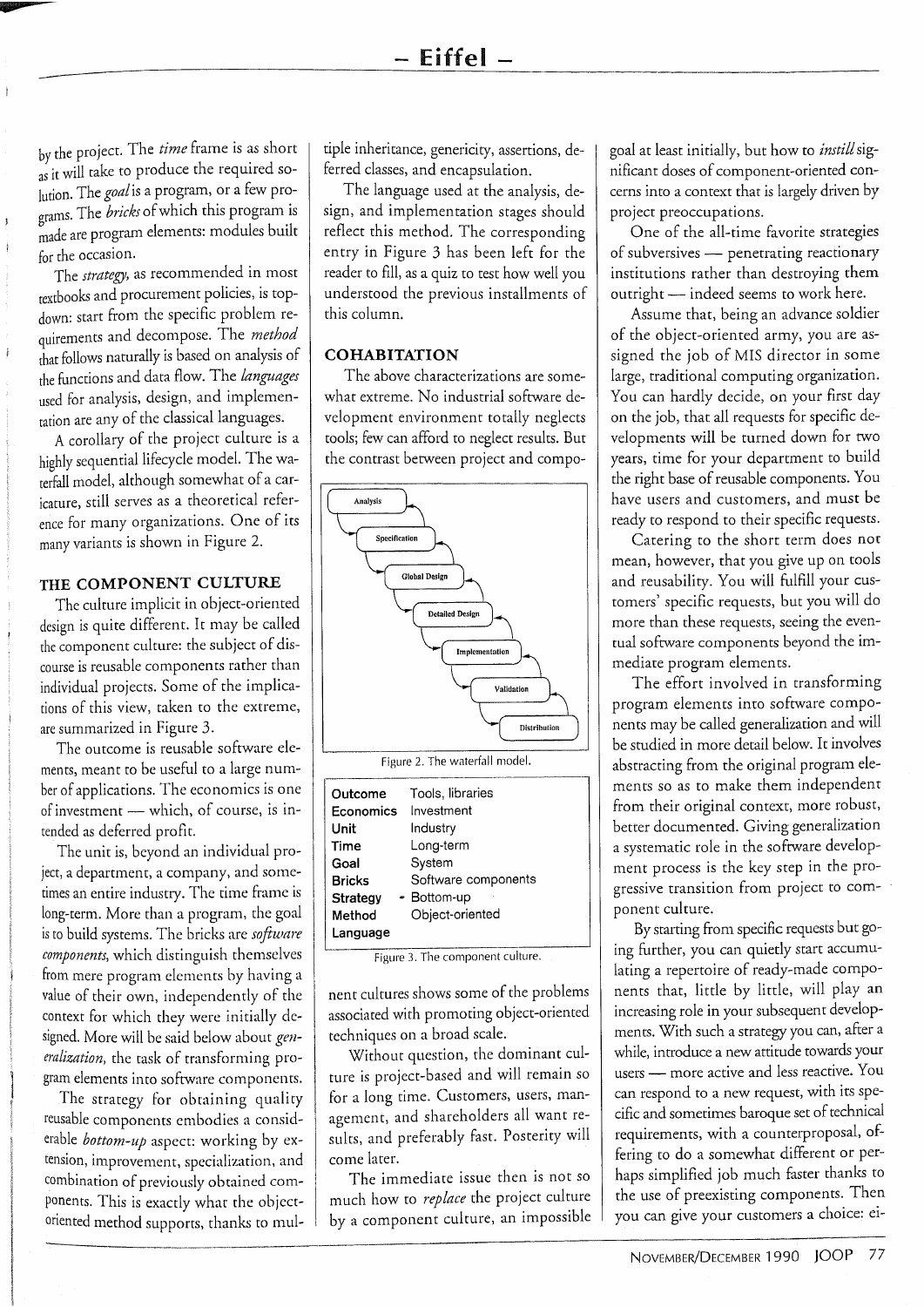**- Eiffel -**

ther tailor-made development, using traditional techniques, in n person-months, or "mix-and-match" development using object-oriented techniques in, say, 0.3 *n.* Some offers are hard to refuse.

#### **GENERALIZATION**

What does it take to transform a program element into a software component? Some aspects of this generalization process are obvious, and not specific to the object-oriented approach:

- Writing more complete documentation - perhaps unnecessary for an element that is only used as part of a given program, but required for its independent use as a component.
- Removing functional limitations which may be tolerable when you have full control over a component's use, but not in a more general context.

Others, however,, are less straightforward: assertions; abstraction through inheritance; factoring out commonalities. The next few sections address them.

#### **GENERALIZATION: ASSERTIONS**

One of the fundamental generalization tasks is to add the proper assertions to the components. An assertion is an element of formal specification that characterizes the implementation-independent properties of a software unit - routine or class in object-oriented programming. Assertions include particular preconditions, postconditions, and invariants (see [Meyer88]).

A routine precondition expresses under what condition the routine may correctly be called. For example, an insertion routine for a table of bounded capacity might have the precondition

#### xequire

*count* < *capacity* 

A routine postcondition expresses the abstract properties of the state resulting from a correct call to the routine. The postcondition for a routine inserting x with key k might be written as

#### ensure

 $count = old count + 1;$ *item* (k) = x

where old serves to refer to a "snapshot" of a value (here *count,* the number of elements inserted) taken before the call, and a function *item* is assumed on tables, yielding the value associated with a certain key.

A class invariant expresses global consistency properties associated with all instances of a certain class, for example

> *count* <= 0; *count* <= *capacity*

For a mere program element, programmers are sometimes lazy about including the proper assertions. For a software component, this would be unacceptable: without assertions, it is not possible to produce truly industrial software components. They would be like electronic components without a precise specification of their accepted inputs, guaranteed outputs, and general conditions of use - the hardware equivalents of preconditions, postconditions, and invariants.

Adding assertions is thus an important part of the generalization process. Invariants, in particular, are not always understood right away; it takes some research into a class and often some practical use to obtain all the right invariant clauses. The result is always worth the effort, as the process of deriving the invariant yields considerable insights into the deeper semantics of the class.

The presence of assertions as integral parts of the language permits applications such as automatic documentation (producing class interfaces from the class text, as with the "short" tool of the Eiffel environment) and debugging (as with the Eiffel compilation options that make it possible to check assertions at run-time).

#### **ABSTRACTIONS AND FACTORING**

Two other interesting aspects of generalization have to do with how we obtain good inheritance structures. They may be called *class abstraction* and *extraction of commonalities.* (For further discussion see [Meyer90], which presents these techniques as applied to the evolution of the Eiffel libraries, [Casai90], and [Johns88].)

•

In both cases, when you have not been able to obtain inheritance structures in the orthodox way (from more abstract to more concrete) as recommended by theoretical presentations of object-oriented concepts, you may need to "switch into reverse" and produce a deferred version of an Eiffel class only after more concrete versions have been obtained, used, and analyzed.

The first case, abstraction, occurs when developers realize that a certain class C, which was meant to represent a certain concept, in fact describes only one implementation of that concept. Reestablishing the normal inheritance hierarchy, by adding a deferred class *B* as an ancestor of C, will preserve the future consistency of the class structure. It would have been better, of course, to obtain Figure 4 right from the start; but if this was not the case, better late than never. To continue with cliches, if to err is human, to persevere in not recognizing your parents would be diabolical.

Factoring of commonalities (Fig. 5) is similar. This occurs when you realize too late that two variants of a certain notion have given rise to two separate classes, with no common ancestor, but probably many redundancies, simply because no one recognized early enough that two closely related developments were going on. Again, for the sake of your class library's future evolution, you should cut your losses and accept the need to reorganize the hierarchy *a posteriori.* 

#### **ORGANIZATIONAL ASPECTS**

Object-oriented development, the emphasis on reuse, and, more generally, a trend toward the component culture inevitably have consequences on the organizational and managerial aspects of software development, a few of which will be considered here.

The newest aspect, as discussed above, is the generalization step. This will cost money; not necessarily fortunes  $-$  depending on one's ambitions, the overhead on standard development costs may be anywhere between 10 and  $50\% -$  but hardly invisible.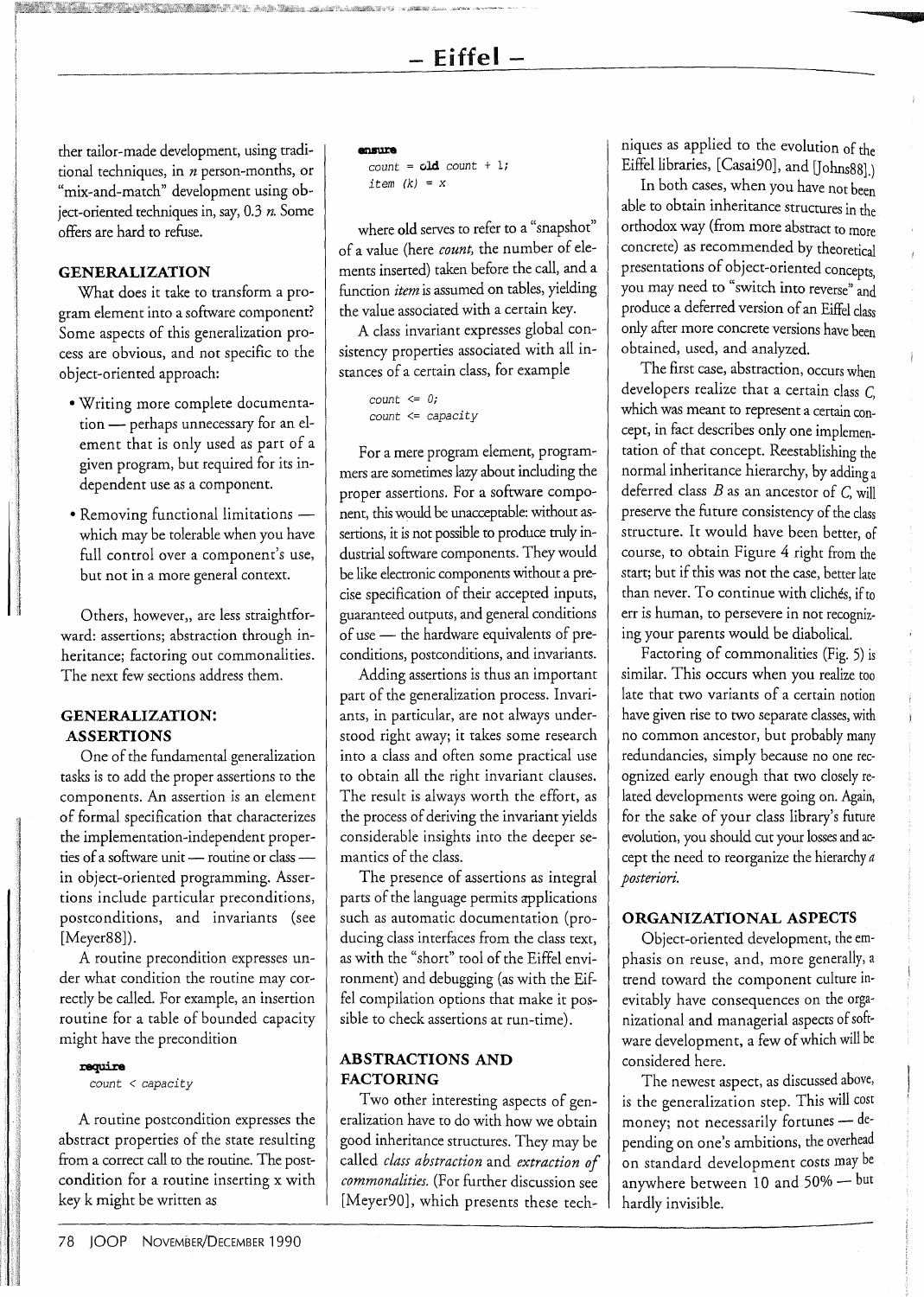This means, among other consequences, that serious object- oriented development cannot be done "on the side." Without management support, you can perform a few harmless experiments, but not implement true object-oriented design and programming with their immediate consequence: the development of investment-oriented tools and components.

•

The budgeting problem should not be overlooked. In most corporate environments, budgets reflect the surrounding project culture and are allocated on a project basis; "general" funds, not earmarked for a particular project, are usually much more limited. Yet, the generalization activity does not profit the current project so much as the next few projects - which, adding insult to injury, may well be under the responsibility of the project leader's peers and rivals in the career role! Mechanisms must be found to obtain funding for such undertakings - project-foolish, component-wise.

Another practical caveat concerns productivity. Standard productivity measurements, based on lines per person-months, may be deceptive. Assume a project that enthusiastically adopts object-oriented techniques. At the end of an initial development, a first measurement is made:

*PROD1* = *LINES1/EFF1* 

where *PROD1* is the productivity, measured as the ratio of the number of produced lines, *LINESl,* to the effort *EFFl,*  measured in person-months or using some better criterion if there is one.

No doubt that if object-oriented techniques have been applied well and with good tools, *PROD 1* will be a pleasant surprise to management as compared to the usual results. Assume now, however, that the project leader decides to go on and apply the generalization step. After a while, a new measurement is made: .

*PROD2* = *LINES2/EFF2* 

Obviously, *EFF2* is greater than *EFFl.*  But it may very well be the case that *LINES2* is less than *LINESl:* after all, much of the generalization work consists in removing duplicate elements (in particular as a result of "extraction of commonalities") and other dead wood. Unless properly briefed, management (and software engineers) will not like these figures.

If anything, this hypothetical story highlights the danger of simplistic approaches to assessing productivity improvements (see also [Gindr89] and [Jones86]). It also serves to remind us of the need to involve and educate manage-





Figure 5. Factoring.

ment, always eager for figures showing immediate productivity gains. Although the productivity gains are undeniably there, we should not forget that in switching to object-oriented software engineering the really big prize is to be won over the long term, thanks to reuse.

#### **ABSTRACTION POLICE**

Another important management issue is the question of who should be responsible for the generalization activities men-

tioned above: class abstraction and factoring out commonalities.

In theory, it could be the developers themselves, and if management has clearly emphasized the need for reuse and the long-term commitment to building a base of reusable software, developers may be expected to play their part in the collective search for generality. But this will not suffice if the goal is to establish a serious, organization-wide reuse base. Developers are inevitably prisoners, at least in part, of the project mood. They have immediate goals to fulfill; they have immediate goals to fulfill and deadlines to meet.

It appears necessary to designate a specific group of people whose mission is officially component-oriented and projectindependent. The charter for this group (which typically will remain small) is to detect potential reusable components, perform the generalization steps as outlined above to remove their unjustified ties to specific projects or circumstances, and catalog them appropriately for easy retrieval.

We might call that group the "reusability brigade" or the "abstraction police," although most of the companies I know will probably choose a more sedate title such as "reuse administrator." In fact, such a name would be, not inappropriately, reminiscent of the traditional position of "database administrator." A database administrator's charter is to develop the organization's data investment and maintain its consistency; the reuse administrator does the same for the company's *sofiwareinvestment.* The job also includes other aspects that resemble the task of quality assurance engineers.

#### **CLUSTER MODEL OF THE SOFTWARE LIFECYCLE**

We will conclude with a brief discussion of the lifecycle model that seems most appropriate for the Eiffel-based component culture. (This section draws heavily on a previous article [Meyer89] and on a report by Eiffel users from Thomson [Gindr89].)

Despite the frequent criticism of the waterfall model, no satisfactory replacement has gained widespread acceptance. Variants such as the incremental model [Boehm82] or the spiral model [Boehm88]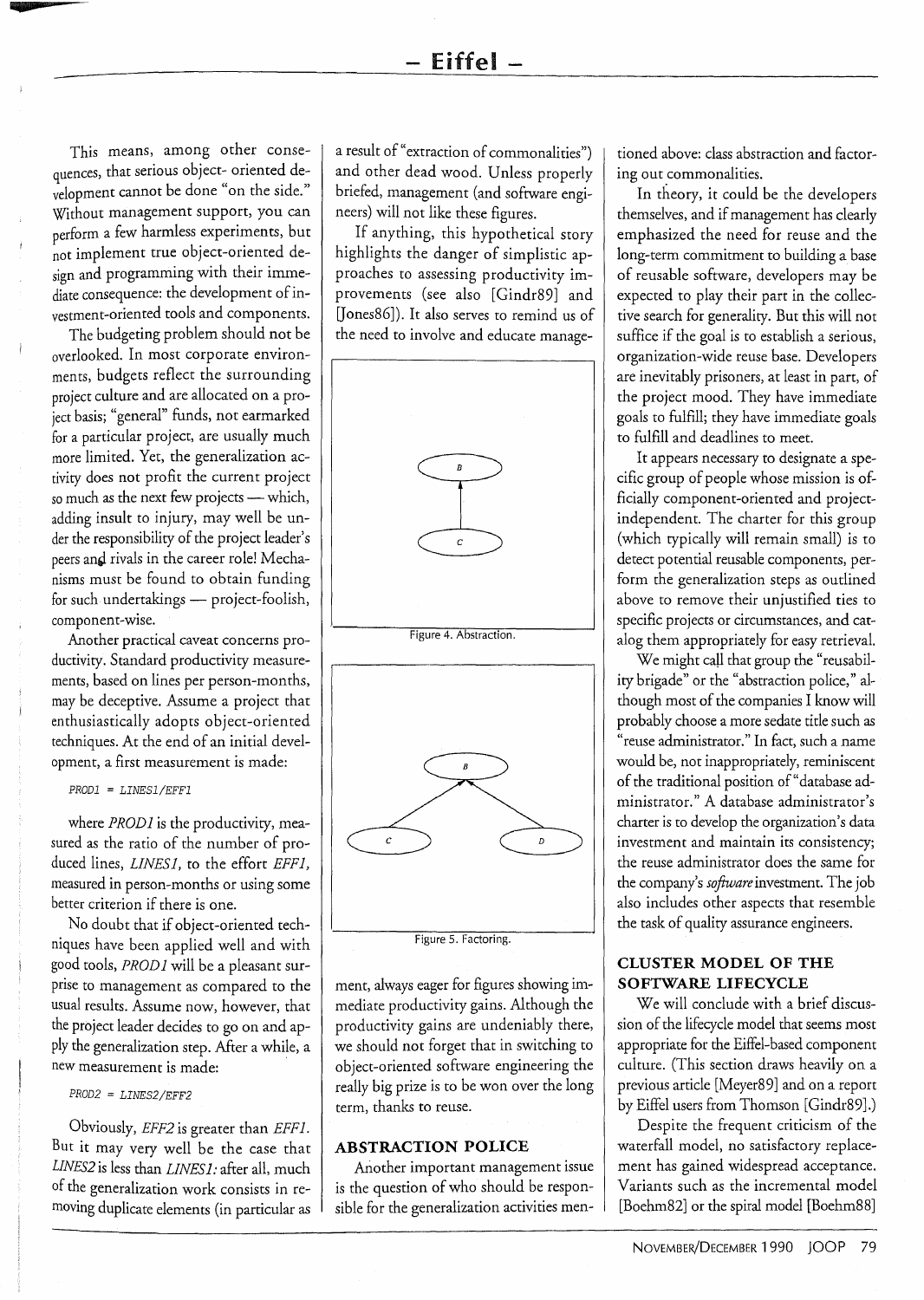#### **- Eiffel -**

make the process more flexible, but deviate from the fundamental tenet of the project culture, the single-product hypothesis. What kind of lifecycle is appropriate to the component culture and to Eiffel design?

Here are some of the main ingredients of a possible answer (see also [Hende90] for further developments):

- The merging of the design and implementation activities, traditionally considered to be different phases of the lifecycle.
- The general bottom-up approach, which deemphasizes the immediate requirements of the current project in favor of a long-term view of software production, and suggests that general-purpose utility modules should be built first, specific ones last.
- The new lifecycle phase described above: generalization.

One more concept is needed to complete the picture: the cluster concept. In Eiffel, a cluster is a group of classes that relate to a common aim; for example, a system could contain a basic cluster (the Basic Eiffel Library), a graphics cluster (the Eiffel Graphics Library or another set of graphics classes), a simulation cluster, a synchronization cluster, etc.

With this notion in mind, we can take a fresh look at the waterfall model. The continued success of this model in the software engineering literature, in spite of its known deficiencies, should perhaps be credited to two of its properties, already noted by Boehm ([Boehm82], pp. 38-41):

- The steps of the waterfall analysis, specification, design, implementation, validation, and distribution - reflect meaningful and necessary activities of software construction, although, as we have seen, it may be appropriate to merge some adjacent pairs.
- It is hard to imagine a theoretically more satisfying order than the one given: although some readers will probably be able to draw counterexamples from their project experience, who

would seriously advocate that developers must start the analysis after they have implemented or distributed the system?

We may realize, however, that nothing really forces us to apply this sequence of steps *to the system as a whole.* This would be keeping the negative legacy of top-down design: the all-or-nothing approach that considers system a monolithic entity fulfilling a frozen specification. The notion of cluster provides the appropriate unit to which each sublifecycle should be applied. As shown in Figure 6, these sublifecycles may overlap in time, and I believe they should.





The other ideas developed so far help further define this new lifecycle model, the cluster model of software development:

- The best order for starting cluster development is bottom-up: from the most general clusters, providing utility functions, to the most application-specific ones. Of course, some of the lower-level clusters will be available from the start as part of the standard delivery (in Eiffel, the Data Structure and Graphical Libraries). As the method is applied to repeated projects within an organization, other reusable clusters will become readily available.
- As opposed to the all too frequent advice of getting the interface right first (what may be called the "Potemkin approach," where the facade must be right at all costs, even if there is nothing be

hind), this strategy suggests that the key functions should be designed and implemented first, and one or (usually) more interfaces should then be built to satisfy needs. These may be program interfaces, command-line-oriented interfaces, full-screen interfaces, graphical ones, and so on.

•

- A possible sequence to apply to each sublifecycle includes the following three steps: specification; design, and implementation; validation; and generalization. (Gindre and Sada suggest in [Gindr89] that the last two may be merged.)
- Each cluster may be a client of lowerlevel ones. The client relation enables the design/implementation of the classes in a cluster to rely on the specification of classes in another. In contrast with hierarchical abstract machine methods, we should not require that each cluster only be a client of the immediately lower one; we may restrict, however, cycles of the client relation to occur within clusters only.
- As long as we do not start a more specific cluster before a more general one, we have many degrees of flexibility. At one extreme, we might work on just one cluster at a time, beginning with the most general ones. At the other extreme, we might work on all clusters in parallel, which would essentially take us back to the waterfall model. In between, many variants are possible, and we should choose according to how well we understand each part and what resources we have.

Although these ideas need more work to yield a full-fledged process model, I have found them, at their current stage of evolution, to yield a software development process that is smoother and more effective than traditional approaches because it integrates at its very basis the concern for change and the concern for reuse. In other words, it helps in the key transition that is required for the turning of software development into a real industry: the transition from a project culture to a component culture.